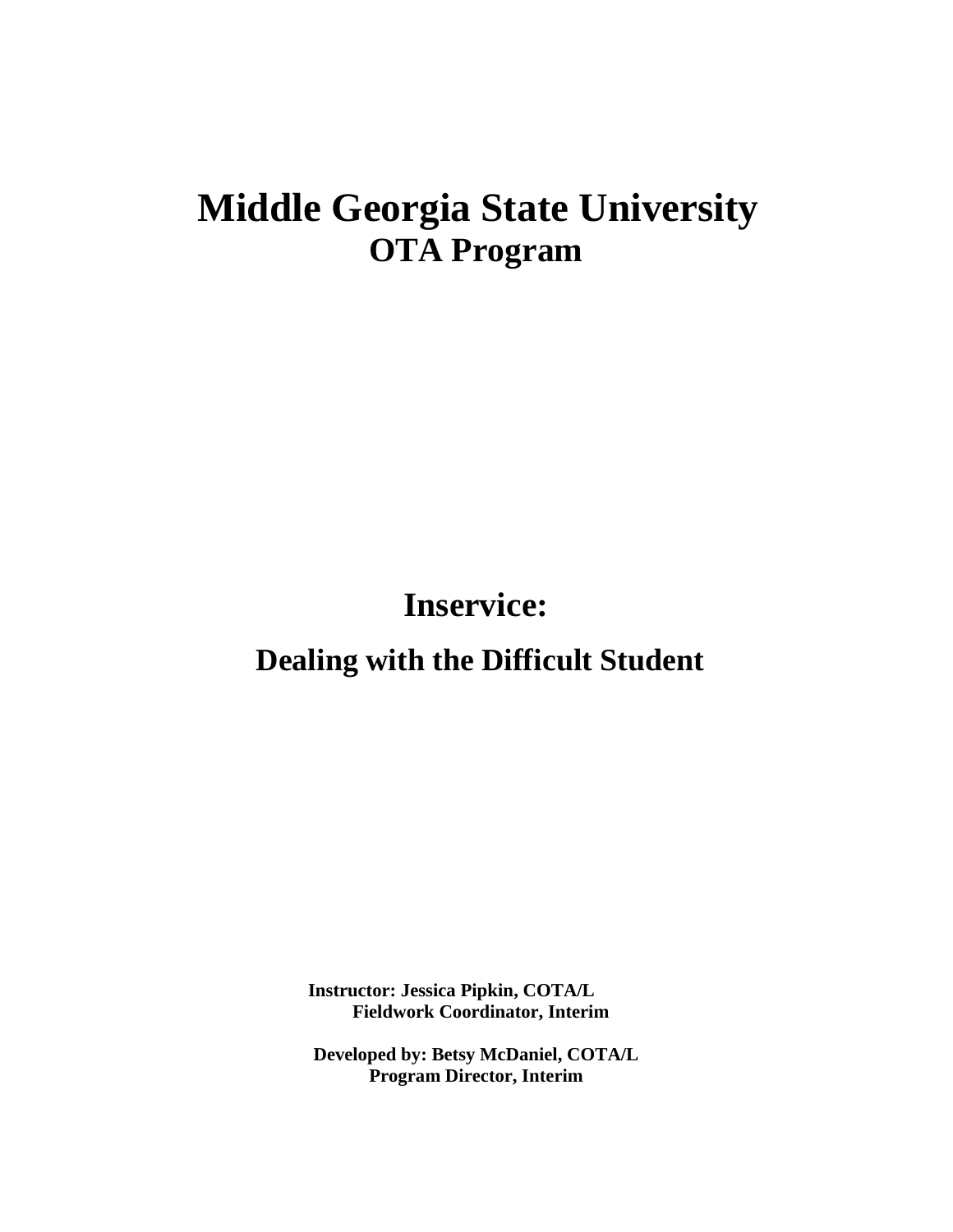## **Handling the Difficult Student**

## **Agenda**

|     | Introduction/Objectives                       |             | $5 \text{ min.}$   |
|-----|-----------------------------------------------|-------------|--------------------|
| П.  | What is "the difficult student"? (definition) |             | $10 \text{ min.}$  |
| Ш.  | What do you do? (strategies)                  |             | $15$ min.          |
| IV. | What about failing? (strategies)              |             | $15$ min.          |
| V.  | Question and Answer (wrap up)                 |             |                    |
|     | Assessment                                    |             | $15$ min.          |
|     |                                               | Total time: | $1 \; \text{hr}$ . |

## **Objectives**

At the complete of this 1 hr. inservice, the participant will be able to:

- 1. Identify and describe behaviors that may signal difficulties on fieldwork.
- 2. Problem solve effective strategies to deal with unacceptable behaviors and performance problems.
- 3. Describe a course of action when failing a student.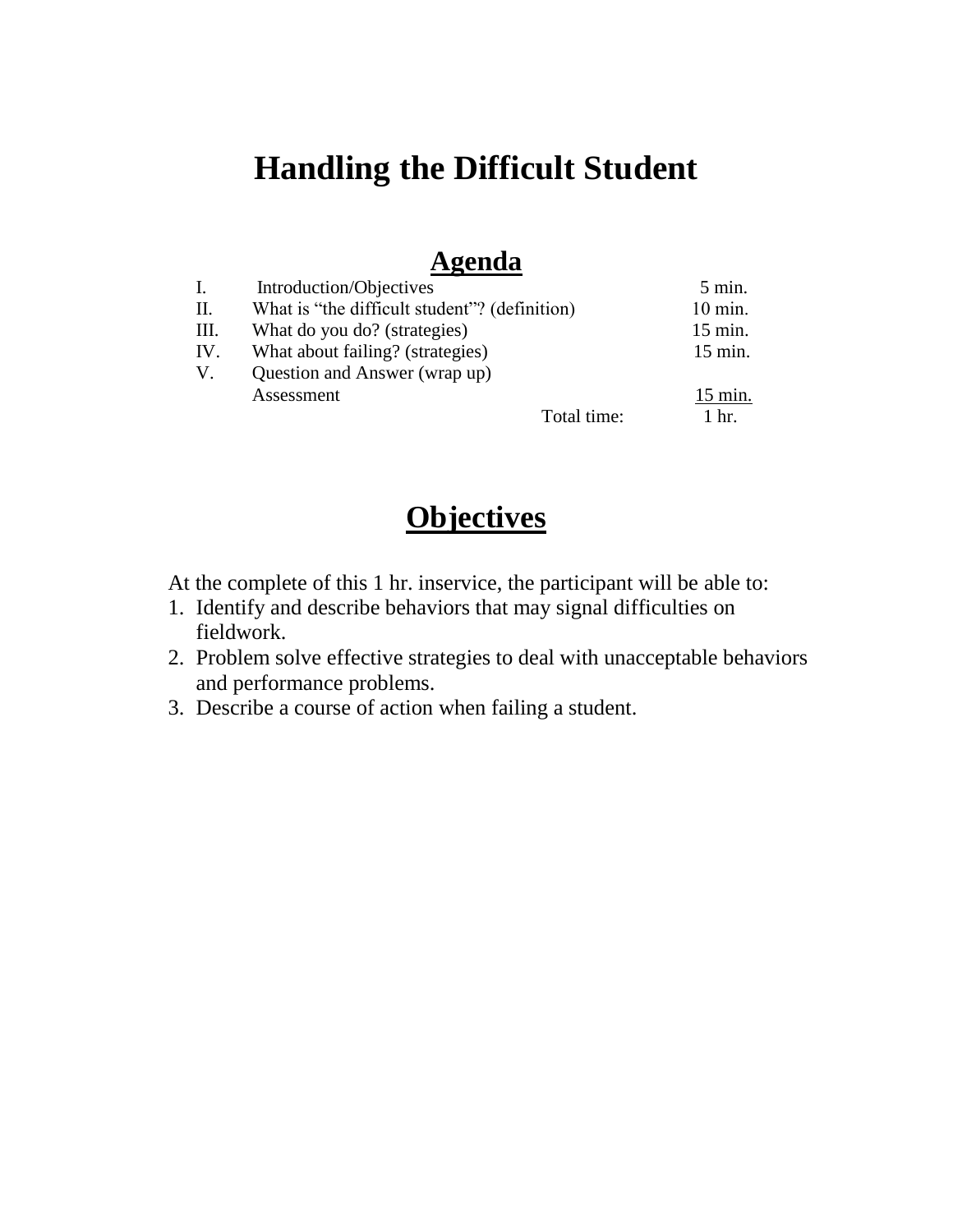## **Lecture Notes**

- **I. Introduction**
	- **A. Fieldwork training is a vital first step in an OT/OTA's professional training.**
	- **B. Opportunity to demonstrate understanding of classroom material by applying knowledge in a controlled practice setting with supervision.**
	- **C. Seems logical that students who do well in their academic studies would do well in their clinical performance.** 
		- 1. However, numerous studies found no correlation.
		- 2. Students who have difficulty engaging in the supervisory process encounter more problems than other students on fieldwork
			- a. Generally they didn't accept responsibility for their own behavior and respond well to feedback.
		- 3. Predictors of success seem more associated with emotional intelligence
			- a. e.i.- a set of skills that contribute to the ability to
				- 1. accurately appraise one's own and other's emotions
				- 2. perceive how one's behavior affects others
				- 3. appropriately regulate one's emotion in accordance with environmental demands
				- 4. assist others to regulate their emotions and behavior for effective life functioning
		- 4. Research suggests that students who have difficulty using supervisory feedback to modify inappropriate behavior and who experience conflict when required to assume greater flexibility, initiation and self-imposed structure in the clinical setting, appear to be most likely to perform poorly on fieldwork.
		- 5. Because these behaviors tend to appear in the academic environment as unprofessional behaviors/attitudes rather than academic failure, they usually do not interfere with students academic progress.
			- a. MGC uses professional behavior forms
				- 1. 10% of all grades
				- 2. must pass to pass class
			- b. Remember communication between fieldwork coordinator and student is confidential
				- 1. includes academic grades, disability information, personal problems, health information, performance on previous fieldwork, and letters of reference
				- 2. student must sign release form

#### **D. Common areas of communicative and behavioral difficulty**

- 1. Rigidity of thinking- inability to demonstrate flexible cognitive adaptations to changes in the environment.
	- a. can't stop using strategies that don't work, to adopt new more functional strategies
	- b. heightened stress in response to schedule and supervisory changes
- 2. Discomfort with ambiguity that accompanies clinical reasoning and decision making.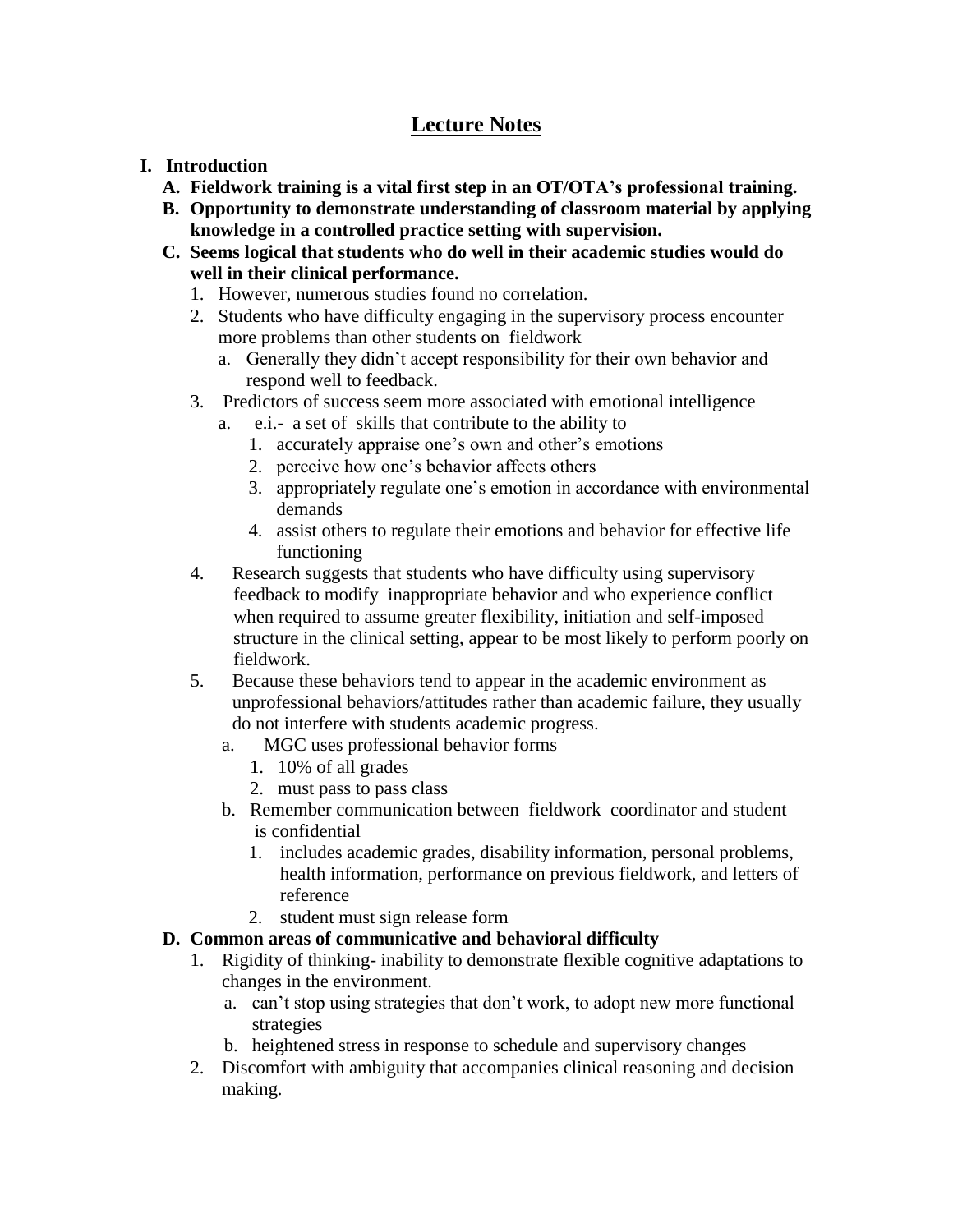- a. can't accept that more than one clinical method was appropriate for same clinical problem
- 3. Lack of psychological insight- inability to identify and interpret one's emotions, motivations and personality traits.
	- a. commonly over/under estimates abilities
- 4. Difficulty interpreting feedback- inability to understand other's responses in relation to one's own behavior.
	- a. couldn't anticipate how their behaviors would be interpreted by others; therefore unable to draw connections between their actions and others response
	- b. couldn't modify inappropriate behavior on basis of feedback alone
	- c. instead complained of receiving unfair treatment; failed to understand how their own behavior elicited others reactions
- 5. Externalization of responsibility- displacement of accountability onto others in the environment because of an inability to assume one's own obligations and duties.
	- a. externalization to supervisor, patient, and academic institution
- 6. Difficulty learning from mistakes- lack of acceptance that one has erred and inability to rectify errors using different approaches.
- 7. Discomfort with the physical handling of patients (touching patients, unsafe transfers, mobility training, and ADL's).
- 8. Dependence on external measure for self-esteem.
	- a. equate internal worth with academic grades and clinical evaluations
	- b. could not distinguish between criticism of academic and clinical performance and criticism of themselves.

### **II. Who are the difficult students?**

#### **A. Common Characteristics**

- 1. Unreliability
- 2. Poor attitude
- 3. Non-supportive behavior
- 4. Failure to meet deadlines
- 5. Failure to meet job responsibilities
- 6. Irresponsibility
- 7. Need for frequent retraining

#### **B. Who are they?**

- 1. Amy Attitude
- 2. Blameless Bob
- 3. Louis Loner
- 4. Anthony Antagonist
- 5. Twila Thumb-twiddler
- 6. Wendell Whiner
- 7. Iris Insubordinate
- 8. Timmy Tortoise
- 9. Harriet Hand-holder
- 10. Cindy Clock-watcher
- 11. Wendy Worry Wart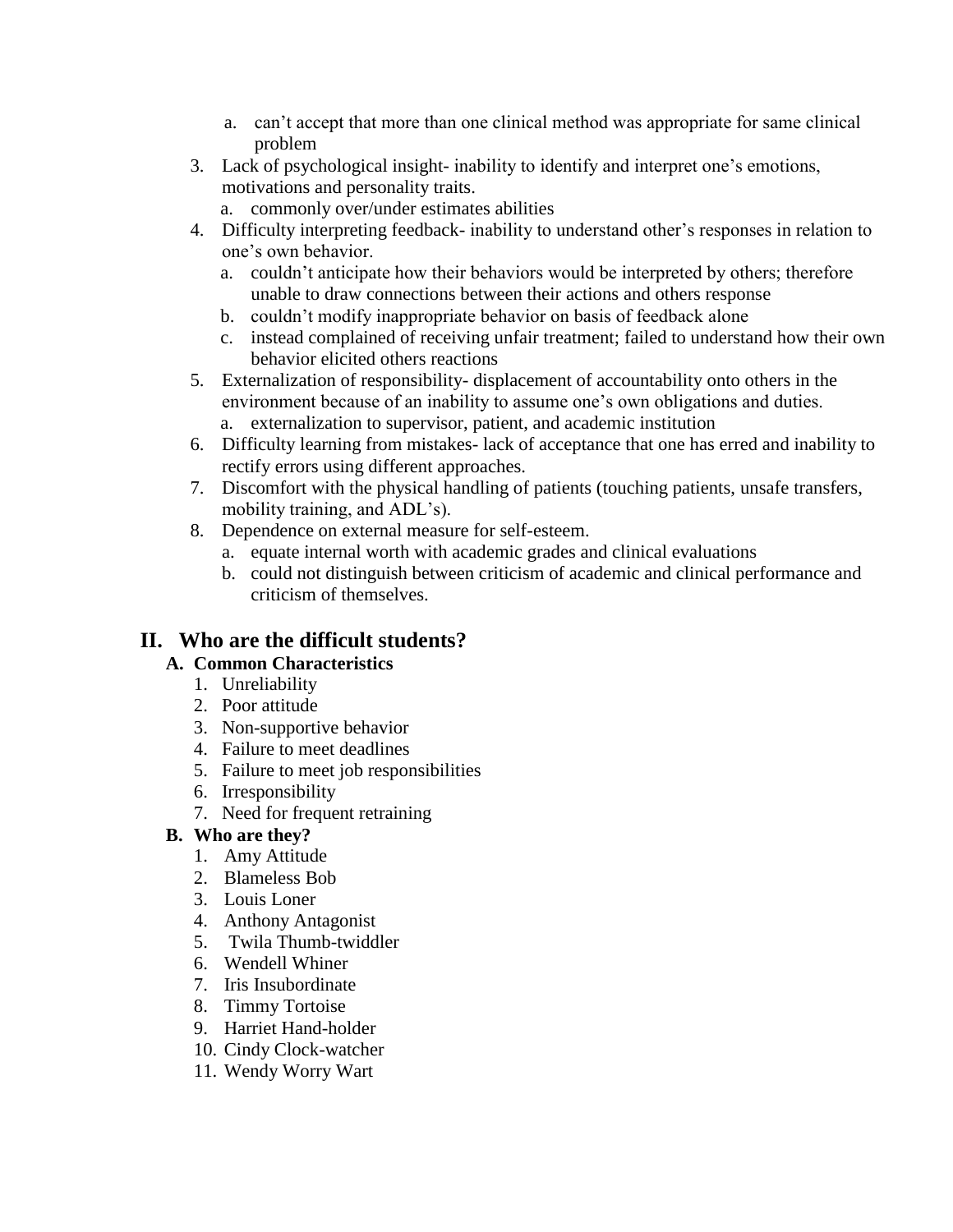#### **C. 9 major reasons students don't meet performance standards**

- 1. Don't know how to do the work
- 2. Experience obstacles that keep them from doing their work
- 3. Don't know what job responsibilities are i.e.- unspoken rule that no one leaves before 5:00, even if hours are 8-4:30
- 4. Don't understand the importance of doing their work properly
- 5. Don't want to do it the way the supervisor wants them to
- 6. Aren't reinforced for doing their work well
- 7. Receive no negative consequences for non-performance
- 8. Have wrong priorities
- 9. Have personal limits

#### **D. Signs that performance problem is brewing**

- 1. Turns in work late
- 2. Has petty conflicts with others
- 3. Is frequently late
- 4. Spends too much time on the phone
- 5. Takes long breaks
- 6. Is reluctant to change
- 7. Seems isolated/unhappy
- 8. Gets upset without provocation
- 9. Doesn't volunteer for assignments
- 10. Won't make contributions in meetings
- 11. Won't take responsibility
- 12. Shows little or no initiative

### **III. Just what can I do?**

#### **A. First determine that there is a performance problem**

1. Make a list of performance issues

a. must deal with performance, not attitude (performance is manifested as a result of attitude)

- 
- b. Examples: Attitude Documentation of Performance
	- 1. disinterested work turned in late
	- 2. uncooperative petty conflicts
	- 3. lazy/slow productive ratings
	- 4. careless quality of work
	- 5. doesn't care about job late to work
	- 6. work not priority too much time on personal phone calls
	- 7. lack enthusiasm too many, too long breaks
	- 8. set in ways; inflexible quality, service, productivity
	- 9. loner, withdrawn not team player
	- 10. irritable patient complaints
		-
	- 11. no initiative less work than others
- 2. Review the list (if you can't tie the problem to specific performance, then there may be a personality clash)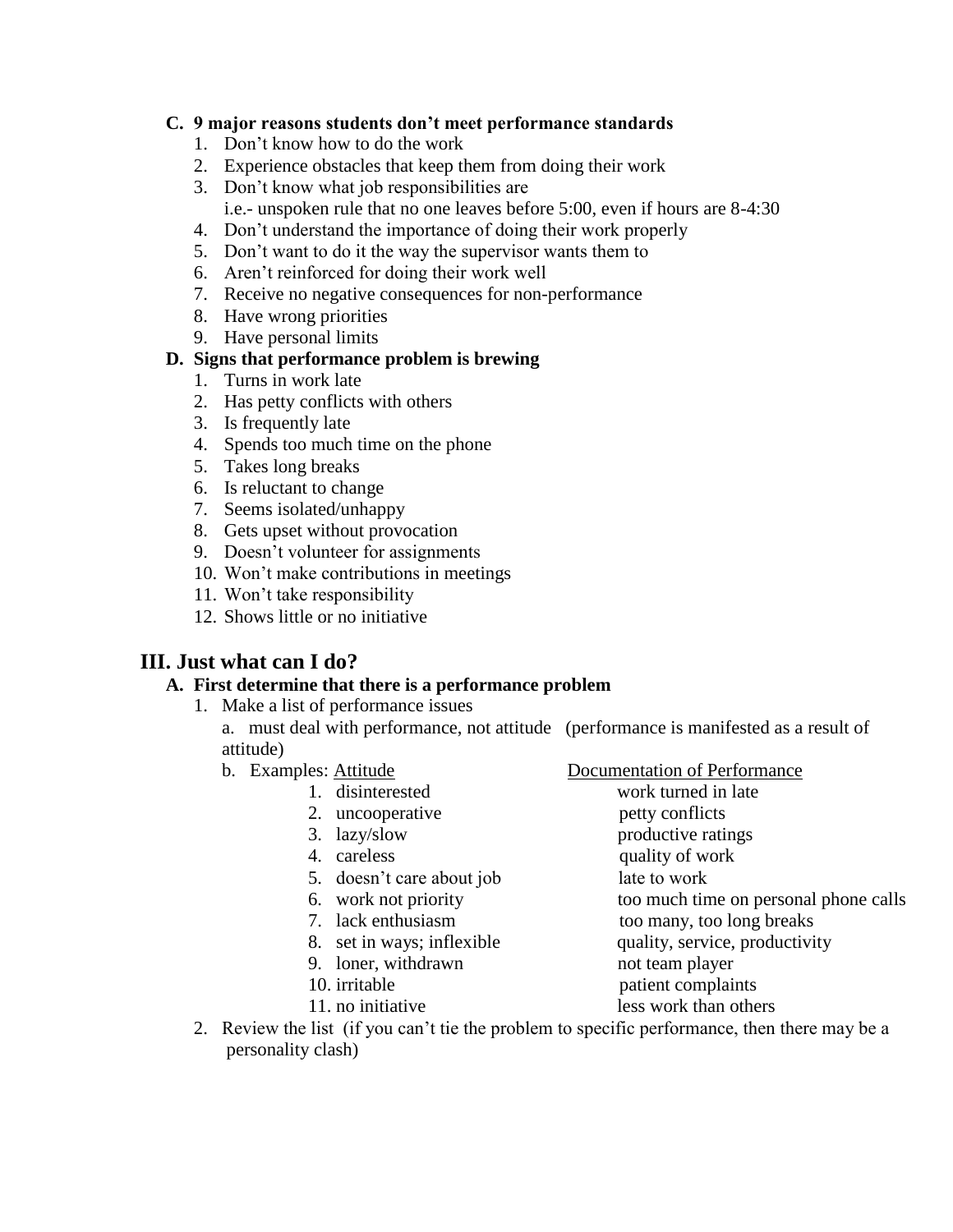- 3. Separate issues relating to students performance from issues relating to students personality/background
	- a. be careful of "halo"/ "pitchfork" effect
	- b. discard preconceived suspicions, avoid judging/making decisions based on your values
	- c. assess the relationship
		- C- confidence
		- A- affection
		- R- respect
		- T- trust
		- 1. think how the student would rate you on a scale of 1-10
		- 2. subtract 2 from each (probably over assessed yourself)
		- 3. 30+ excellent relationship
			- 29-20 good/positive
				- 19-10 fair; needs improvement (try more coaching)

less than 10 - definite stumbling block (relationship is so poor that everything you do is perceived as negative)

#### **B. If it's a relationship issue**

- 1. To increase trust/affection, give full doses of praise and constructive criticism
- 2. Remember that this is a relationship
- 3. Ask yourself, How relationship oriented am I?
- 4. Make relationship management and priority
- 5. Look at your managerial style
	- (1) circumventive- don't bother me
	- (2) congenial- I want everyone to get along
	- (3) combative- do it now; aggressive
	- (4) collaborative- best type: push to get task done, but use people skills

high

|            | Combative     | Collaborative |  |
|------------|---------------|---------------|--|
|            | Circumventive | Congenial     |  |
| $\alpha w$ |               |               |  |

#### PEOPLE

- 6. Supervisors DO NOT:
	- a. give advice
	- b. diagnose
	- c. guess what caused the problem
- 7. If a student has a personal problem, it is your ethical responsibility to keep him/her as active/productive as possible and refer to someone who can help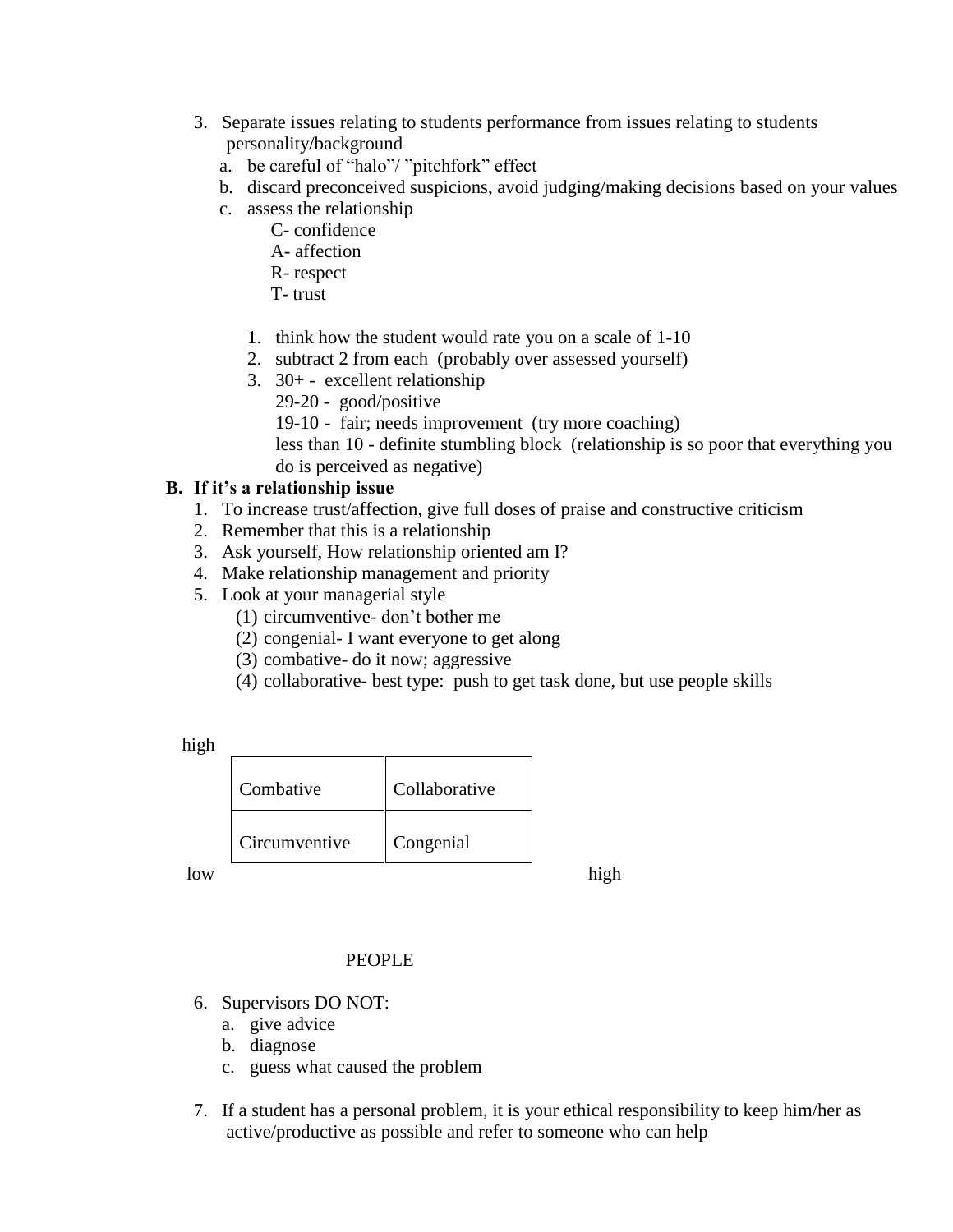- 8. Ask Is there anything I may not know that is affecting your work?
	- a. if "yes", and they give details-
		- 1. give reassurance- "Many people face similar problems."
		- 2. say- " I can't give advice", but suggest professional help
	- b. if ambiguously admits problem, but doesn't share
		- 1. don't probe further
		- 2. reinforce- not alone
		- 3. encourage to seek help
	- c. if "no"
		- 1. reinforce concern with student as a person and with their work
		- 2. "Not my job to pry and will respect privacy."
		- 3. "But will need to continue to monitor work aspect."
- 9. Things that can cloud supervisors judgement
	- a. appearance
	- b. lack of participation in activities
	- c. values, styles
	- d. race, gender, culture, religion

#### **C. Consider the consequences of behavior**

- 1. Behavior that is followed by a negative consequence is less likely to occur than behavior that is followed by a positive consequence
	- a. intentional positive consequences
		- 1. positive feedback
		- 2. praise
		- 3. public and private recognition
	- b. unintentional positive consequences of poor performance
		- 1. supervisor's attention
		- 2. less work assigned
		- 3. longer hours
	- c. intentional negative consequences
		- 1. criticism
		- 2. disciplinary action
		- 3. lack of attention
	- d. unintended negative consequences of superior performance
		- 1. more responsibility
		- 2. increase work load
		- 3. jealousy from others

#### **D. Reasons why supervisors fail to recognize performance problems**

- 1. Want to avoid conflict
- 2. Student's strength in one area masks weakness in another
- 3. Personal friendship exists
- 4. Student "snows" supervisor
- 5. Supervisor is overloaded
- 6. Discomfort with disciplinarian role
- 7. Hope problem will go away
- 8. Addressing one problem might cause more
- 9. Lack of confidence in your performance
- 10. Fear situation will get out of hand
- 11. Fear of failure as supervisor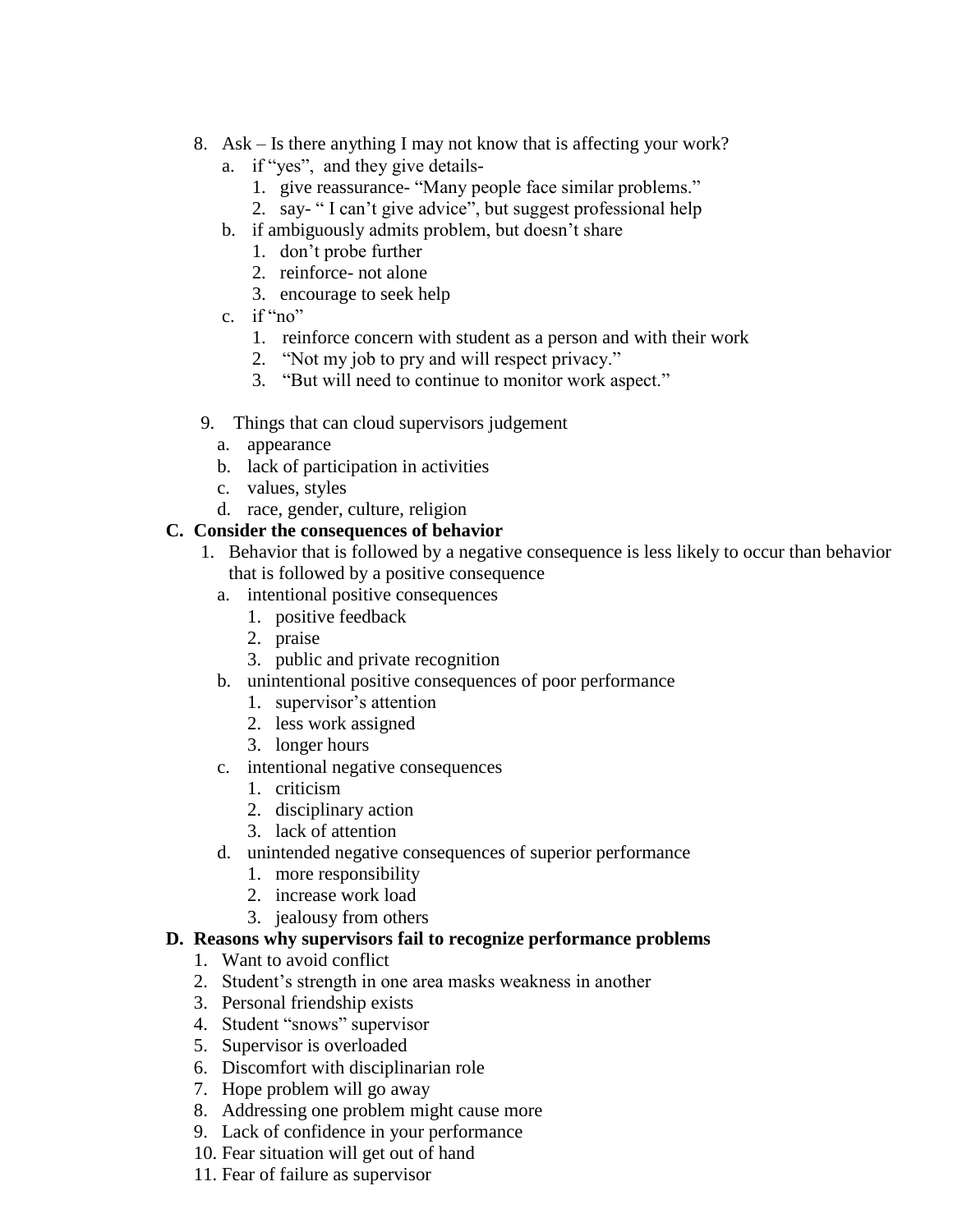12. Fear of student resentment

#### **E. Interesting facts**

- 1. Simmons/Bright research
	- a. women found more difficult to give constructive criticism
	- b. beginning is the hardest part
	- c. non-supervisors found most difficult
	- d. 50% difficult to criticize boss

#### **F. Addressing performance problems**

- 1. Think of the most challenging performance issue facing right now
	- a. identify 3 most likely to occur consequences if you
		- 1. address it
		- 2. don't address it
	- b. assign point value
		- 4=very serious impact
		- 3=somewhat serious
		- 2=marginal
		- 1=not very important
	- c. then add up columns Will there be a more serious problem if you do/don't address it?
- 2. 5 steps to identify the problem, confront the student, and get help
	- a. document events and poor work quality in an accurate, timely, and appropriate manner
		- 1. what, who, when, follow-up
		- 2. don't refer to subjective factors like attitude or emotions
	- b. do your homework
		- 1. review performance standards
		- 2. observe student behavior
		- 3. listen to others complaints/ comments
		- 4. look below the "surface"
	- c. eliminate enabling behavior
	- d. know what support is available for you and the student
	- e. confront and take action
- 3. How to ask student to meet with you
	- a. confidentially
	- b. let them know what the meeting is about
		- 1. not too specific; not too general
		- 2. "I have concerns about your productivity."
	- c. tell student how you will prepare for meeting
	- d. if applicable, tell student to prepare by:
		- 1. making a list of strengths and weaknesses
		- 2. complete performance self-assessment
	- e. reaffirm date, time, place and end on a positive note
	- f. don't
		- 1. have secretary set up a meeting
		- 2. write a note requesting meeting
		- 3. say too little; say too much
		- 4. set up meeting on the spur of the moment
- 4. Characteristics of constructive feedback
	- a. encourage as much student involvement as possible
	- b. acknowledge a positive
		- 1. must be specific, sincere, and related to the topic
		- 2. "I really appreciate the way you explained what OT is to that family."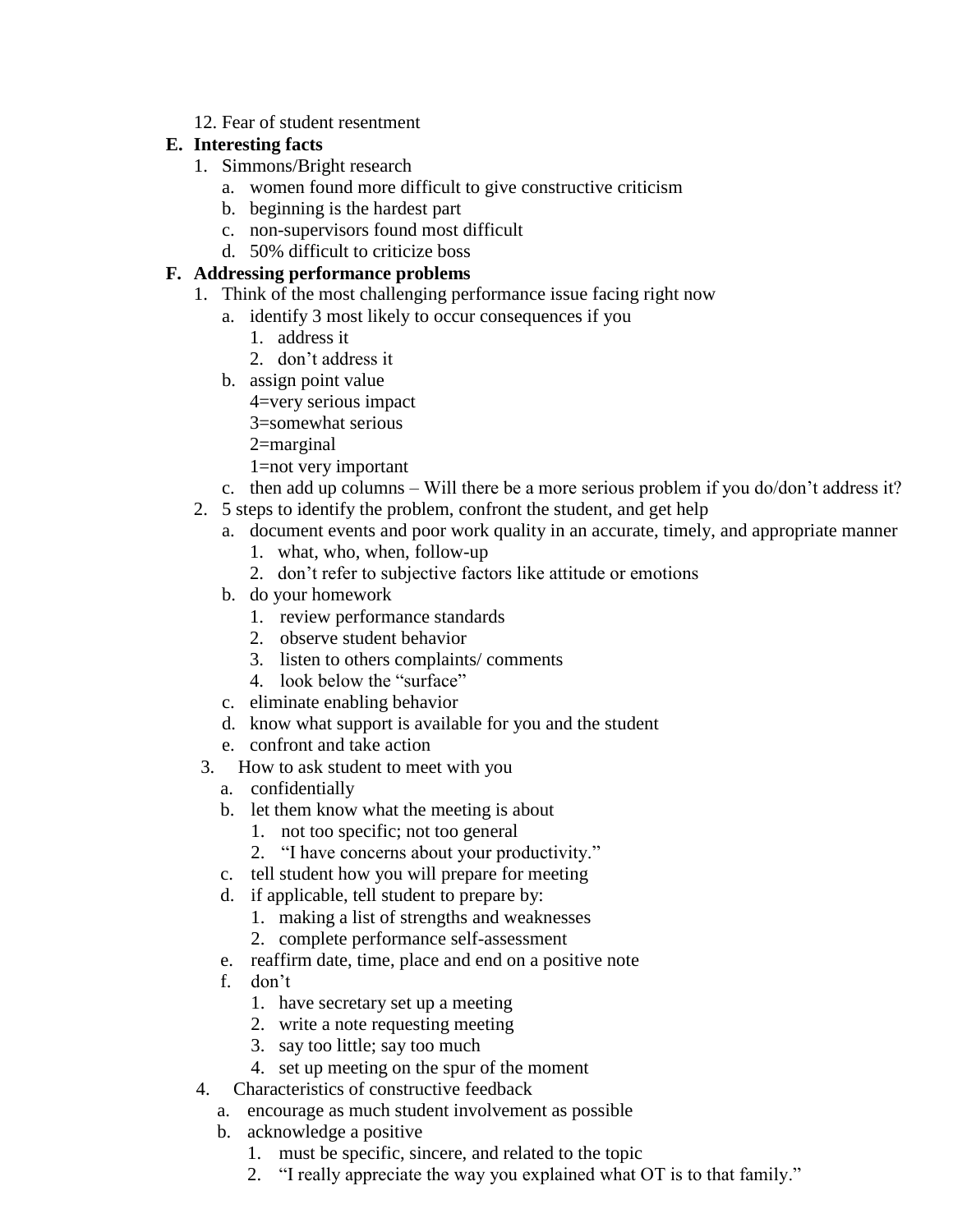- c. state your concern
	- 1. keep focused on performance, not "you" focused
	- 2. state what impact is on the student, supervisor, and organization
	- 3. "My concern is that your productivity is down due to….."
	- 4. deliver negative feedback objectively and unemotionally
	- 5. describe behavior that you want changed offer examples
	- 6. use "I" messages not "you"
- d. seek a reaction
	- 1. What do you think?
- e. explore background
	- 1. "Tell me how you go about….."
- f. jointly develop solutions
	- 1. people have the tendency to "own" what they create
- g. close
	- 1. confirm expectations/ follow-up dates
	- 2. express confidence and thank student
- 5. Examples to Improve
	- a. you are not even trying to do better: my concern is that you are 20% below productivity
	- b. you are always late for work
	- c. I don't like your attitude
	- d. last month you….
	- e. I am sure you know what I am talking about
	- f. the staff is very disappointed in you
- 6. Goal setting with student
	- a. like with a patient
	- b. S M A R T
		- Specific, Measurable, Actionable, Realistic, Timeframe
	- c. example: to complete treatment plan on new evaluation within 2 days of initial assessment
	- d. practice writing goals

#### **G. How to Praise with More Impact (need to do more than "atta boy")**

- 1. 5 step model
	- a. tell what they did right; be specific , emphasis on impact
	- b. tell how you feel about it
	- c. pause (let it sink in); ask student, How do you feel?
	- d. encourage more of same
	- e. reaffirm value of student and their performance

#### **H. Positive Intervention Techniques**

- 1. Corrective- focus on training issues
	- helps student to improve
	- supervisor gains respect
- 2. Punitive- focus on punishing wrong behavior
	- won't help student improve through training
	- supervisor gains resentment and resistance
- 3. Corrective
	- a. continuum

\_\_\_\_\_\_\_\_\_\_\_\_\_\_\_\_\_\_\_\_\_\_\_\_\_\_ counsel coach discipline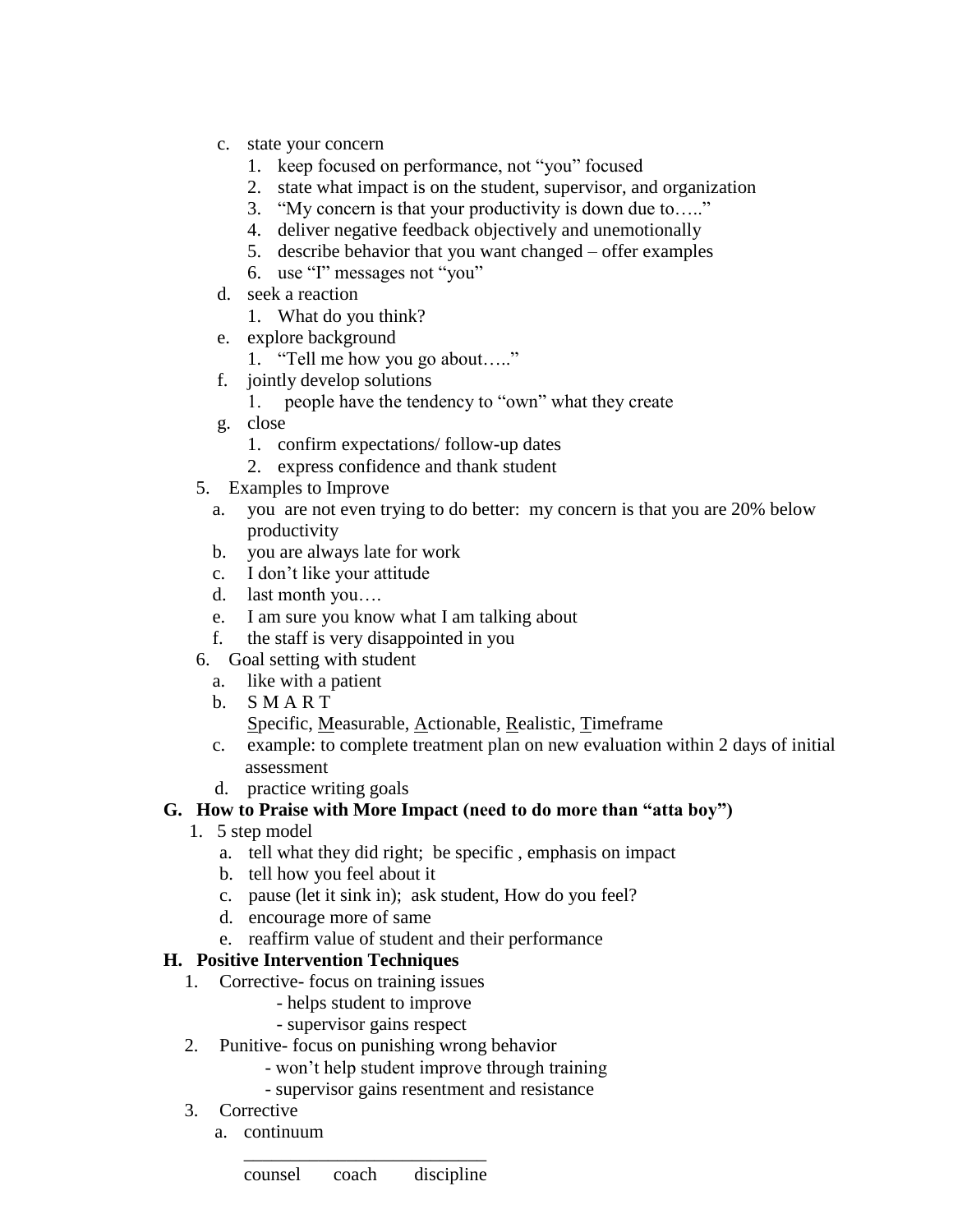- b. counsel- supportive
	- helps define and work through problem
- c. coach- more directive
	- helps encourage to increase skill through training/guidance
- d. discipline- corrective process
	- hold accountable for non-performance
- 4. When to use

| a.             | student frustrated/unhappy             | counsel    |
|----------------|----------------------------------------|------------|
| $\mathbf{b}$ . | nervous about responsibility           | coach      |
| $\mathbf{C}$ . | orientation                            | coach      |
| d.             | follow-up previous training            | coach      |
| e.             | performance evaluation                 | coach      |
| f.             | during periods of change               | counsel    |
| g.             | late                                   | discipline |
|                | h. didn't follow policy after coaching | discipline |
| 1.             | train new job duties                   | coach      |
|                | continue to make same mistakes         | discipline |

#### **I. Verbal Reprimands**

- 1. Use to correct mistakes, to improve performance
- 2. If more serious, possible failure; also DOCUMENT/SIGNATURES, ETC. (written reprimand)
- 3. Includes:
	- a. expectations that have not been met
	- b. effect had on department
	- c. clear statement of what to see in future
	- d. delivery in objective manner
	- e. statement of belief in student

#### **J. Case Study:**

Sara in an OTAS at you facility. She has completed 3 weeks of an 8 week fieldwork. The supervisor, Alice, told Sara during the departmental lunch that she wanted to meet with her. Sara has had an uneasy feeling that Alice isn't happy with her performance. Alice has given her no praise, but hasn't really told her clearly what she isn't doing correctly. She seems distant, and Sara has noticed that Alice "sighs" a lot and sometimes "rolls her eyes " at her. Sara hasn't really enjoyed this fieldwork. She is homesick. She feels frustrated because she feels there wasn't enough training on department policies and responsibilities in the beginning. Alice met with her at 9 a.m. the next day. Alice begins the meeting with "I have been unhappy with your performance and your attitude is bad". She continued telling Sara that she was late twice the first week. She doesn't write legible notes and she can't spell, her treatments aren't creative and she never cleans up the gym area. Alice then added "I've had staff and other students double check your work and they are reporting problems. I don't think you will ever learn." Sara was then told that she had 1 week to improve or that she would be failing at midterm and Dee, the fieldwork coordinator would be called. Sara left the meeting bewildered. She had no idea others were checking up on her or had complained. As the day continued, Sara became angry and decided that she would call Dee and withdraw from the fieldwork.

List the positives/negatives in the way Alice and Sara handled the situation.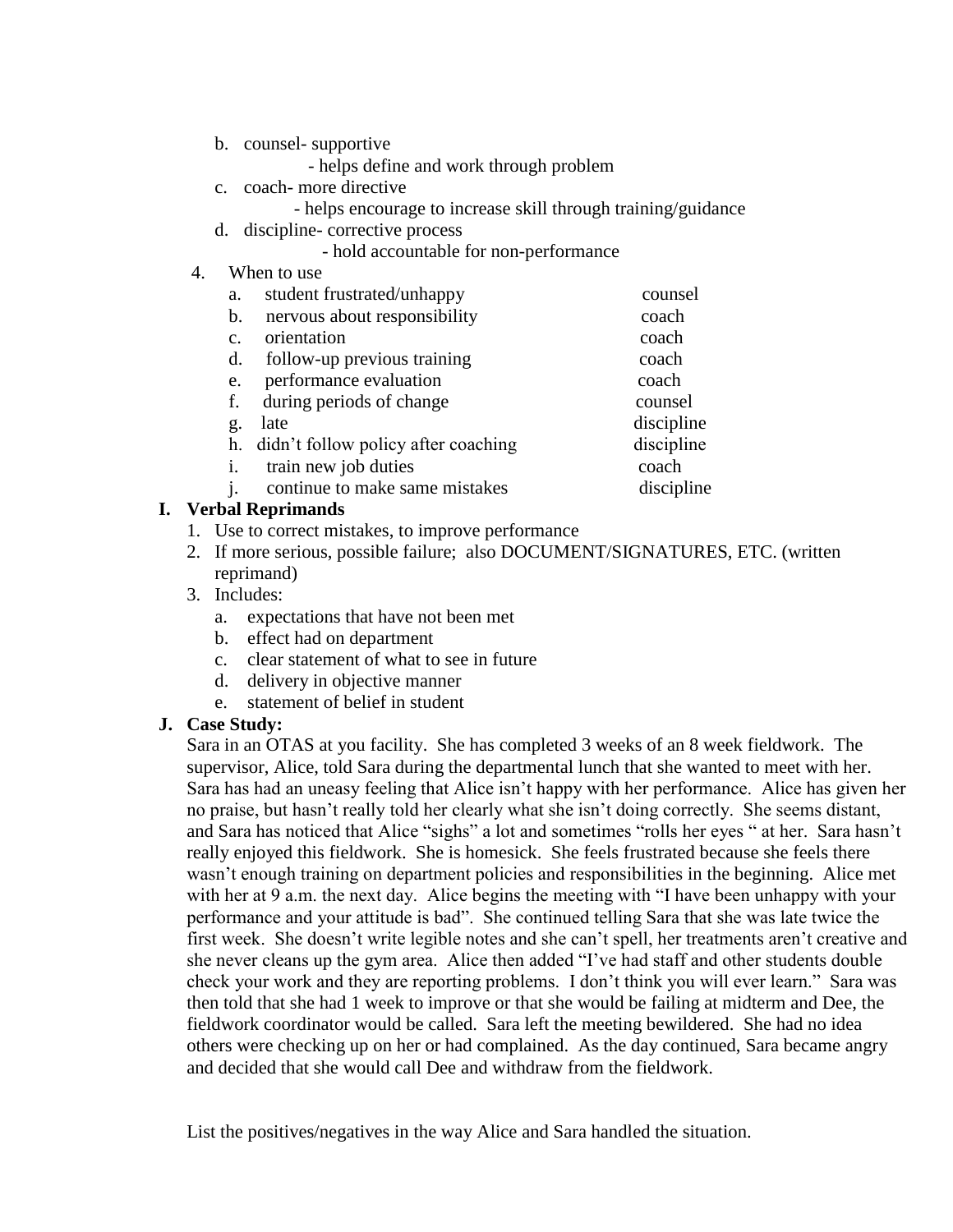#### **K. Ways to train/orient student on limited budget and time**

- 1. Develop staff to student or student to student training program provide rewards
- 2. Develop special news letter/bulletin board
- 3. Develop library of materials
- 4. Develop schedule of lunchtime lectures with presentations
- 5. Make a video showing skills

#### **L. Performance Review/Improvement Materials**

- 1. Checklist for preparing effective meeting
	- a. review reasons for meeting
	- b. review your goals and priorities, meeting notes, etc.
	- c. make appointment with student
	- d. allow at least 15min; better 30min
	- e. ensure no distractions (phones, visitors)
	- f. sit with student, not at your desk
	- g. write script and rehearse
	- h. have items to take notes
- 2. Checklist for conducting an effective meeting
	- a. use positive body language
	- b. make eye contact
	- c. explain purpose; be objective
	- d. ask open ended questions
	- e. paraphrase what student says
	- f. give specific examples
	- g. don't repeat rumors
	- h. obtain student input for solutions
	- i. develop written agreement
	- j. show confidence in student
	- k. provide support resources
	- l. schedule follow-up
	- m. evaluate what excites student about this fieldwork and use it to motivate
- 3. Elements of Successful Performance Improvement Plan
	- a. pick realistic most critical areas
	- b. have action plan; who, what, when
	- c. pick top 2-3 objectives student will work on in given time period
	- d. list what you, as supervisor, will do during same time period to assess student
	- e. document
	- f. list consequences of success/failure
		- 1. use "within" not "in" legal reason
		- 2. failure to meet goals "may" result in additional disciplinary action up to and including termination/failure - legal reason
- 4. Reactions and how to deal with them
	- a. silence, shock, disbelief response: silence, acknowledge student reaction, ask for input
	- b. crying, fear, sadness response: statement of empathy, arrange time for calm down, acknowledge student reaction, be caring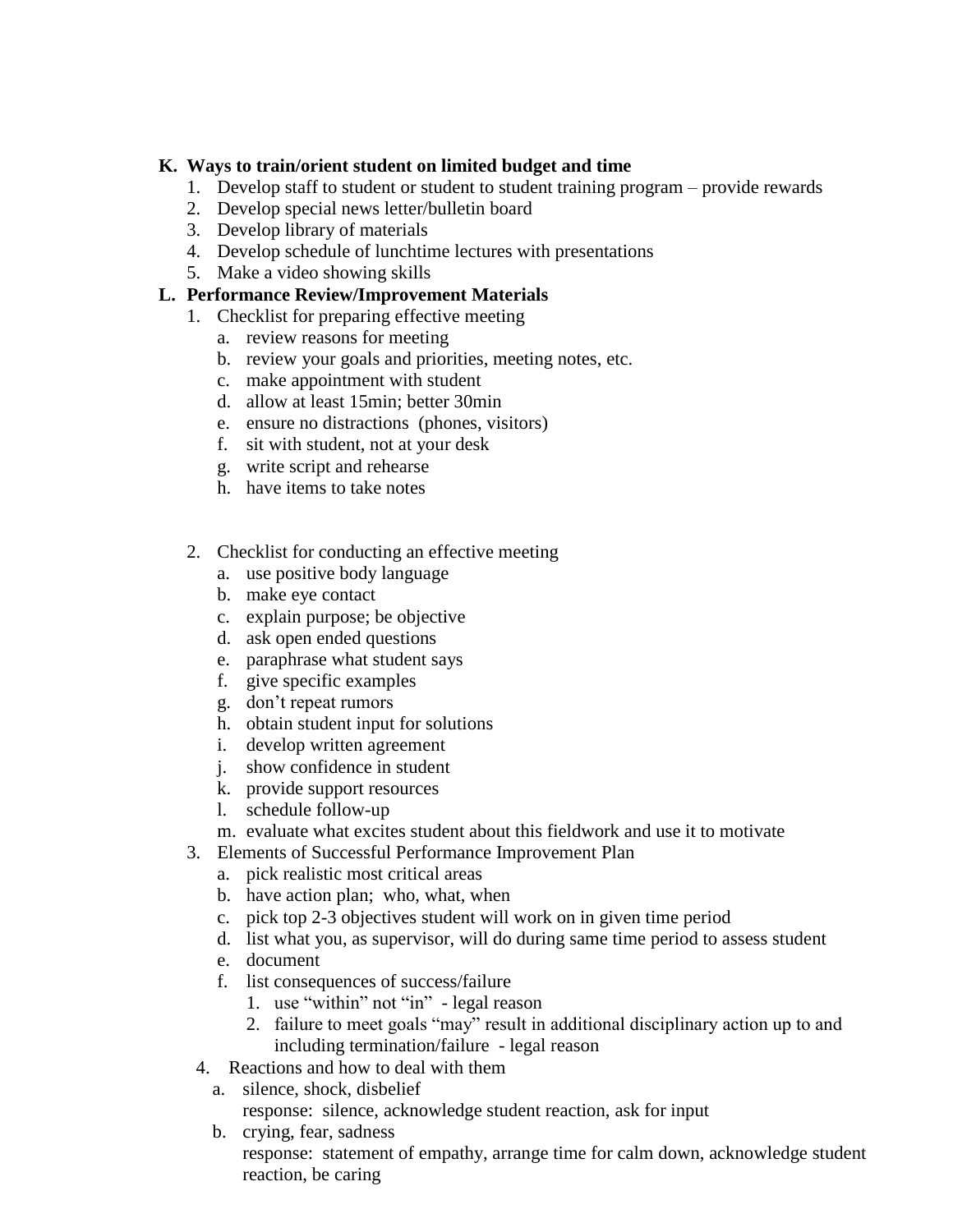c. rage, anger, hurt

response: allow vent, but keep situation under control, avoid feeling defensive, allow student input

d. tenseness, indignation

response: same as above; answer questions one at a time, use silence to give student time to reflect

- e. regret/guilt response: acknowledge reaction, be clear and direct about expectations, encourage steps toward improvement
- 5. Follow-up Meeting
	- a. important- because lack of follow-up is most common reason performance agreement fails
	- b. steps
		- 1. review performance
			- recognize effort to change or
			- recognize if student has failed to make effort or
			- recognize if student tried to change, but failed anyway
		- 2. review your own performance
		- 3. make plans for where to go from there

### **IV. What about failing a student?**

#### **A. Disciplinary Conference**

- 1. Informs student that disciplinary action is being taken
- 2. Defines problem and seeks solutions
- 3. Protects supervisor and faculty and academic institution from litigation
- 4. Follows guidelines of performance meeting
- 5. Reviews consequences

#### **B. Difference between disciplinary conference and performance meeting**

- 1. Disciplinary conference- conference report prepared before meeting
	- support from academic institution needed
	- consequences are serious
- 2. Performance meeting- conference report completed during meeting
	- support from academic institution is always necessary (judgement of supervisor)
	- consequences less serious

#### **C. How to be Legally Sound**

- 1. Document efforts to help
- 2. Document meetings and verbal reprimands
- 3. Document performance improvement plan
- 4. Don't say "I am sorry." implies blame (say "I understand this is hard.")
- 5. Use e-mail to self document ( give time and date)
- 6. In telling others don't say "The student failed.", say "The student is no longer with us."

#### **D. Actions that may warrant fieldwork failure**

- 1. Poor performance ( have you tried all other measures)
	- failure to follow policies, safety
	- consistent time management issues
	- failure to complete job responsibilities satisfactory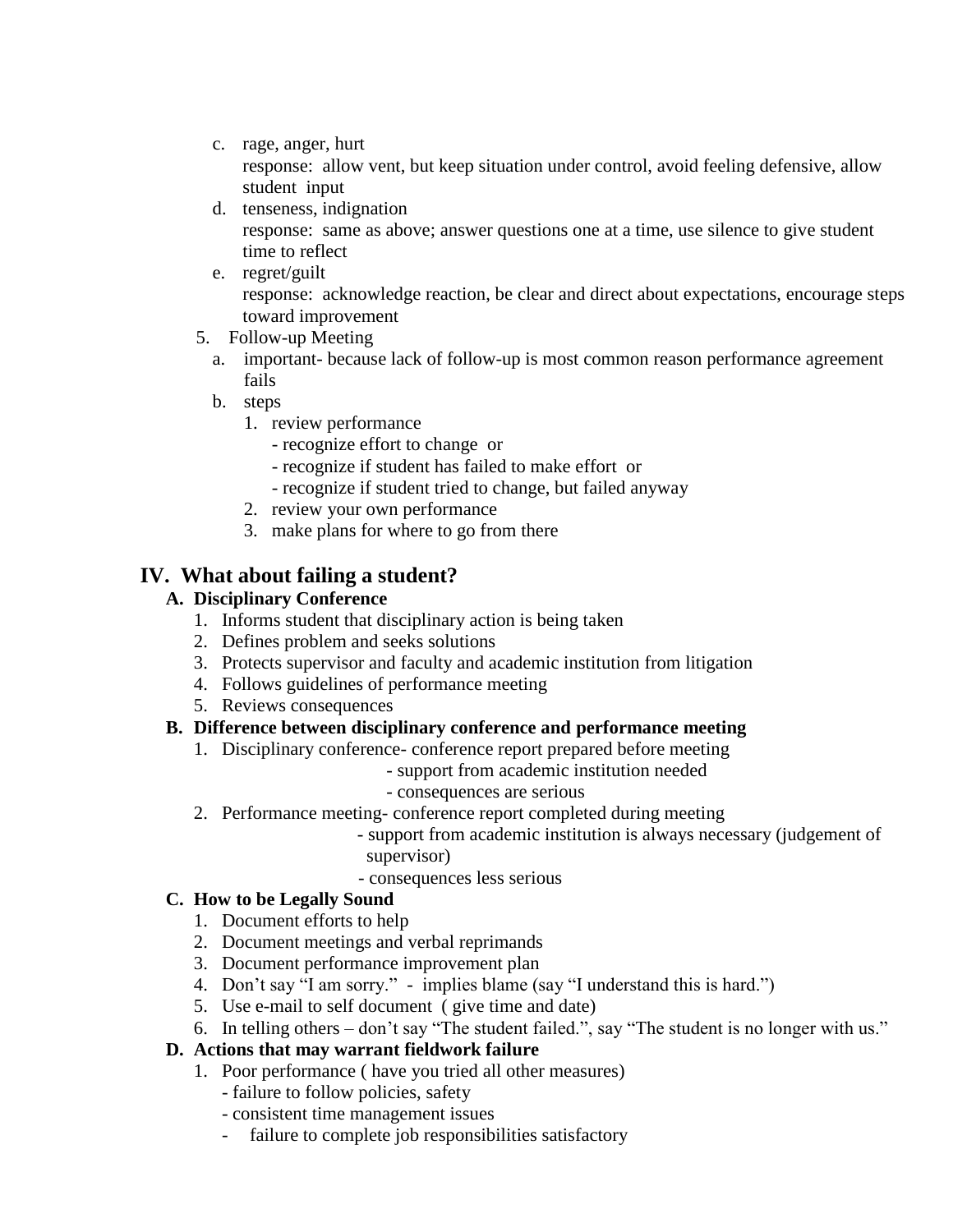- 2. Gross Misconduct (may warrant direct termination)
	- theft
	- emotional, physical abuse
	- abusive language
	- influence of alcohol or drugs
	- sexual harassment
	- failure to implement safety rules
	- dishonesty/falsification of documents
	- possession of weapons
	- insubordination
	- confidentiality problems
	- unauthorized expenditures
	- willful destruction of facility/staff/patient property
- 3. How to handle gross misconduct
	- a. remove from area ASAP
	- b. involve support persons- dept. head, fieldwork coordinator, legal counsel, witness
	- c. remain calm and objective
	- d. document what took place, steps taken, and outcome
	- e. terminate if warranted and escort off property

#### **E. Failure/Termination**

- 1. 3 legged stool to fail with confidence (for performance issues)
	- a. did you give reasonable time frame to turn it around?
	- b. did student and academic institution understand jeopardy of failure (documentation)?
	- c. did you give student reasonable chance to salvage fieldwork?
	- d. if "yes" to all 3 and have document, then go ahead
- 2. To do before failing student
	- a. check with appropriate support person (dept. head, fieldwork coordinator)
	- b. ensure all documentation is in place (fieldwork evaluation forn, record of performance, improvement meetings.
	- c. conduct meeting when you are calm
		- 1. best to do before or after regular work hours
		- 2. at end of week (social support needed to prevent violence)
		- 3. fieldwork coordinator will be present if you desire
	- 3. To build sound case- student log:
		- a. date each entry
		- b. remarks concerning behavior, work
		- c. list contacts
		- d. additional training
		- e. follow-ups to meetings
		- f. initials after each meeting
	- 4. Guidelines
		- a. schedule short meeting -15 min
		- b. plan what you will say
		- c. discuss what will happen next (turn in keep, paperwork completed, appointment with academic institution, etc.)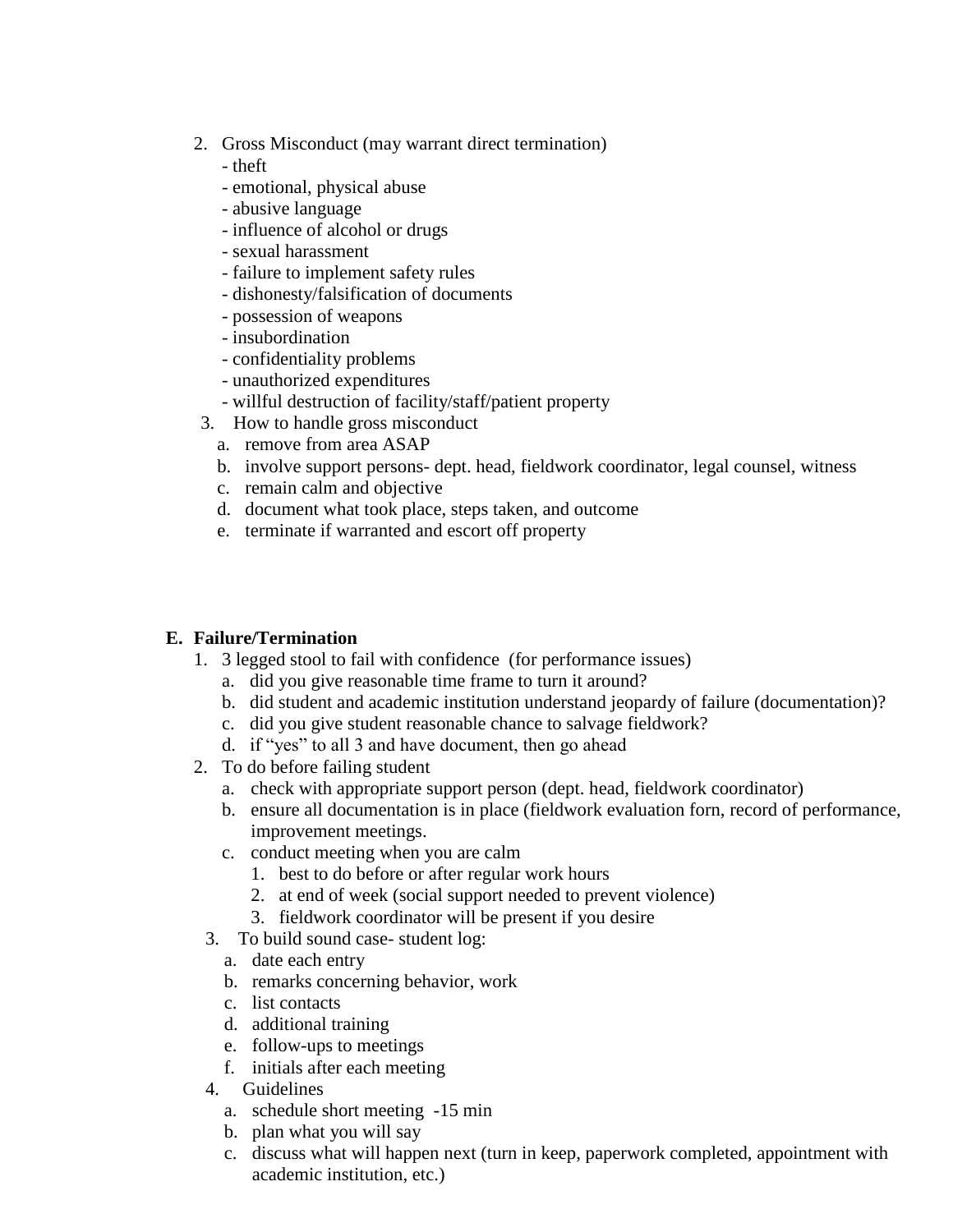- d. escort off premises (if needed)
- e. document
- f. have student sign and date (they may refuse)
- g. don't argue with student / lose temper
- h. have witness (fieldwork coordinator, another student, another staff)
- i. have policy/procedure in student handbook- What student will fail for and what happens when student fails
- j. in addition to completing fieldwork evaluation form and student evaluation form, prepare detailed letter to go with evaluations, to include recommendations which would assist student
- 5. Other Information/Thoughts
	- a. MGC doesn't usually recommend extension of fieldwork
	- b. fieldwork educators are gate keepers/point of entry into profession
		- 1. sometimes it's what you have to do
		- 2. it's always uncomfortable
		- 3. try not to feel guilty
		- 4. get support for yourself

#### **V. Suggestions for Specific Problems**

#### **A. The Know It All**

- 1. Usually results from personal self-esteem issue
- 2. Look at reasons
	- a. need for personal validation
	- b. inappropriate communication skills
	- c. need for power and control
	- d. insecurity
	- e. lack of appropriate behavior
- 3. Action plan (feedback)
	- a. describe problem in behavioral terms (specific)
	- b. relate the impact and your feelings
	- c. ask- then listen- for the real problem
	- d. work out win/win change
	- e. focus on positive
	- f. set ground rules- possible speaking time limit

#### **B. Supervising someone older than you**

- 1. Describe problem/look for reasons
	- a. feeling public humiliation/competency challenge
	- b. need to prove their worth
	- c. need for authority and independence
- 2. Recognize and deal with your contributions
- 3. Action plan (communicate) GREAT
	- a. Goals- set goals for the relationship
		- How would things be different if you got the change you wanted?
		- What are the reasons you want/need to achieve goals?
	- b. Roles- What are the roles you want to play and have the other person play?
		- write in reasonable, behavioral terms
		- mutually accept outcome
	- c. Expectations: What are expectations for satisfactory performance?

For outstanding performance, how to you each expect to be treated?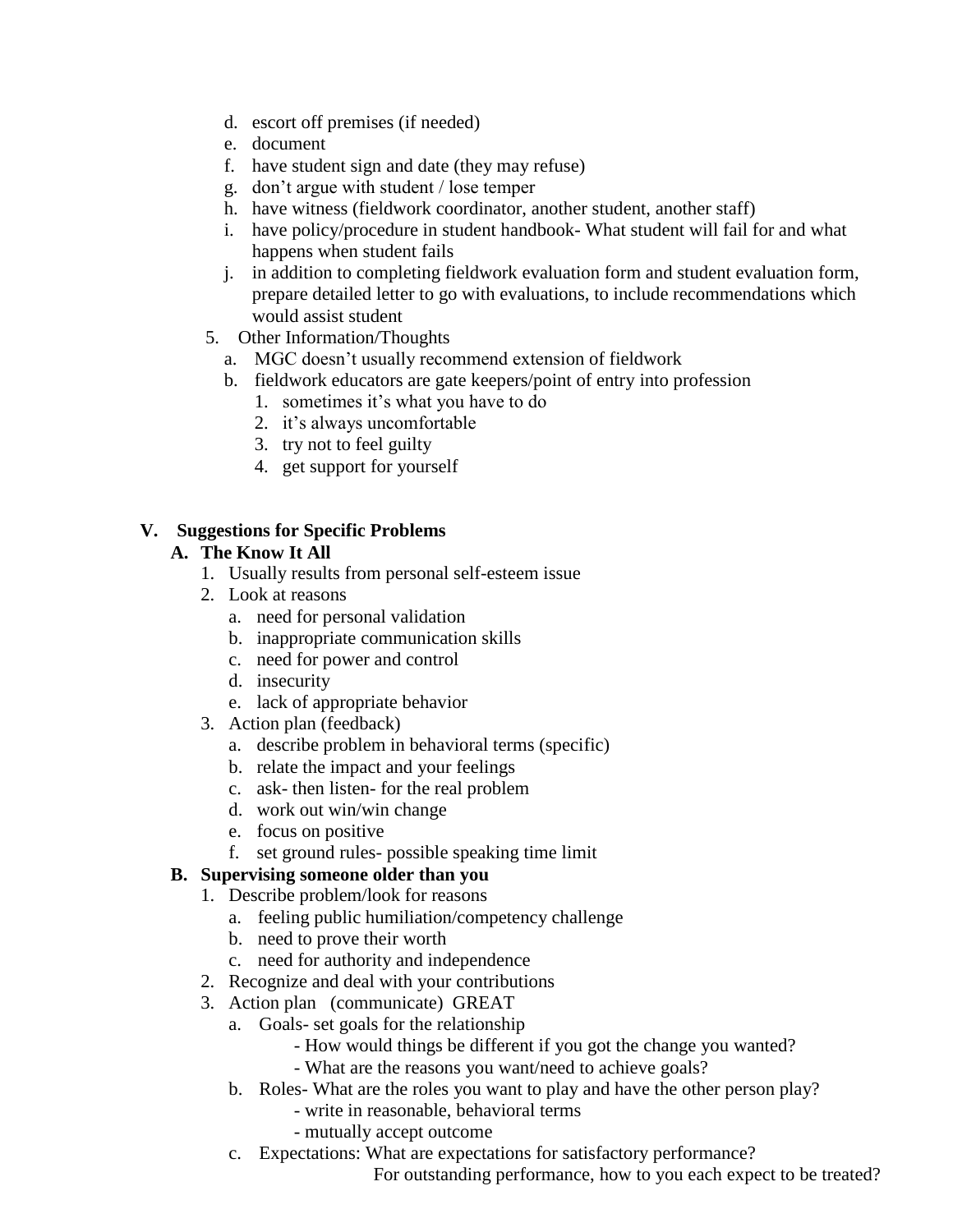- d. Abilities- Is the problem with abilities?
	- 1. 3 varieties of students/people
		- a. don't know what you want solution- tell clearly; get feedback
		- b. can't do what you want solution- training, change in structure, tools, resources
		- c. won't do solution- try to list reasons Is there secondary gain?
			- Look to see if you can change rewards/punishment
- e. Time:
	- 1. What is your time table?
	- 2. What support will you provide?
	- 3. How will you measure progress?

#### **C. Poor Hygiene**

- 1. Begin with assumption, they are unaware
- 2. Start with subtle suggestions of tools you used with similar problems
- 3. Attitude: try not to be embarrassed Timing: after lunch/privately Behavior: start subtle, shift to sincere concern